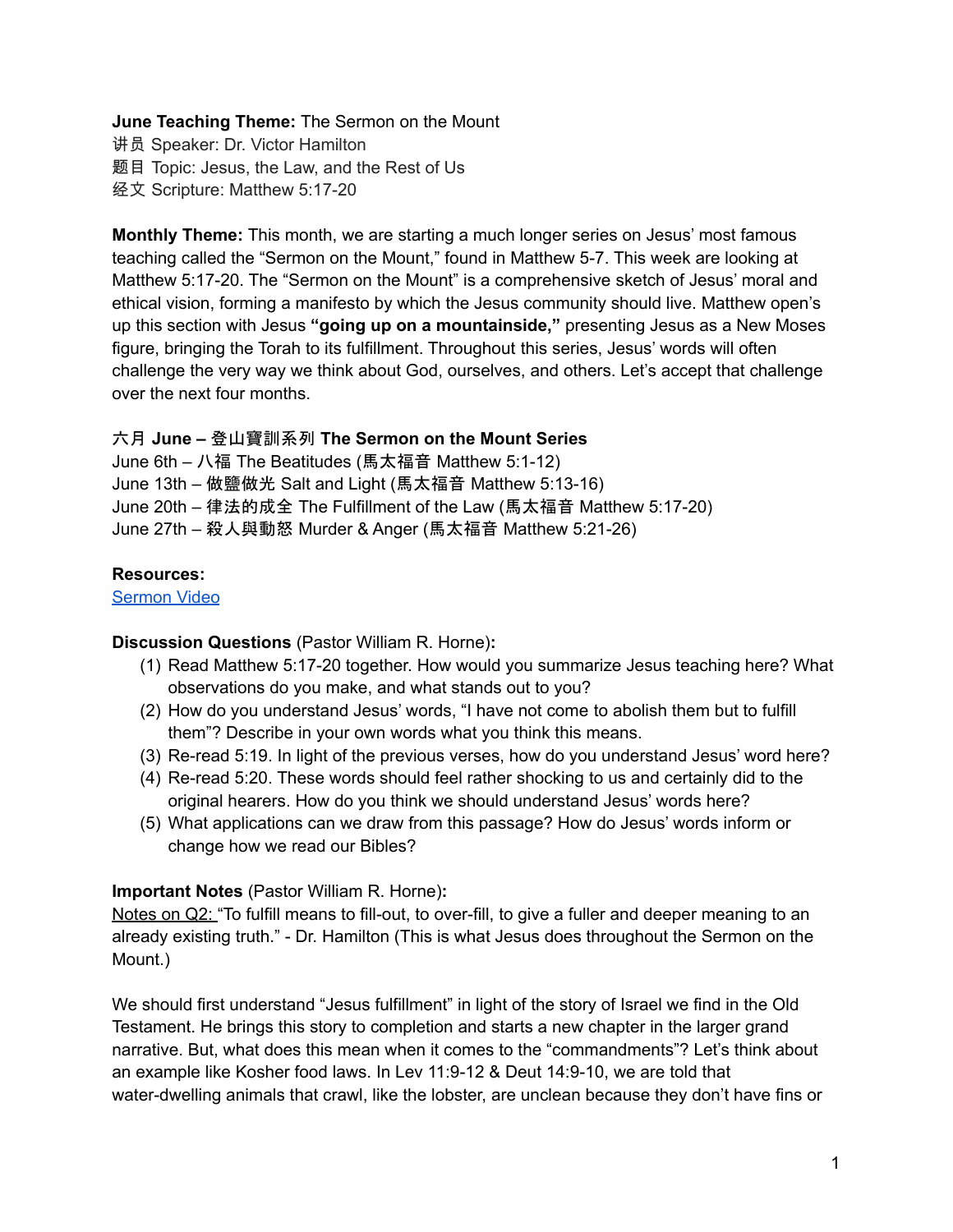scales. Israelites then didn't eat lobster or crab. Most of us probably eat or at least think it is okay to eat lobster or crab. How do we follow what Jesus says here about the fulfilled Torah? We see that in Jesus' fulfillment, kosher, or purity, is now established on a new basis. "Jesus is the one who makes clean, and these laws anticipate the **purity that is to be found in Jesus.**" "Furthermore, as these texts are clearly about order and taxonomy and putting things in their proper place, we observe that **Jesus has established an entirely new order**: he is Lord, his people are his body. Jesus makes clean—and that means those laws are now secondary to him...Jesus wants followers who are purified from the heart out. So, kosher food laws can be observed from a clean heart, but if the heart is clean—by contact with Jesus—then whatever one eats cannot make unclean." (McKnight, S.) This idea works similarly with things like Sabbath laws, circumcision, etc. **What these laws pointed to is now found in Jesus.**

If we remember back just a few weeks to the story we read in Acts 10 about Peter going to Cornelius's house and the Holy Spirit descending on them, we can see how the early church was applying this new reality on the fly. Remember, most Jews would not enter a Gentile house for fear of becoming "unclean," but now Peter realizes in this new age, cleanliness is found in Jesus. **Purity found through Jesus becomes a priority, so other purity laws are no longer obstacles but symbols pointing to Jesus (even if you still follow them!)**

Notes on Q3: Remember, Jesus has "fulfilled" the law. Thus, these words focus on following Jesus or not. "If he is the fulfillment, and if in that fulfillment everything is established as true and realized, then morality changes. The clearest way to put this is to say that *Jesus thinks that following him means following the Torah.* Those who follow Jesus (and his teaching of the Torah, found in the Sermon on the Mount) will be called "great" in the kingdom. Anyone who denies his teachings and teaches others not to follow him (and through him the Torah) will be called "least" in the kingdom." (McKnight, S.). In this case, we see that following Jesus or not has eternal consequences. Also note, greatest and least in Jewish rhetoric has the strength of saying "in the Kingdom," or "not in the Kingdom." So, again we see the eternal weight of following Jesus or not within this passage.

Notes on Q4: The religious leaders in Isreal were seen as the "most righteous" people in their community. So a statement saying you need to be more righteous than the most righteous person you know is quite a strong statement.

We know that our "righteousness" is found in Jesus and the redemption he offers. But here, it is clear that this "righteousness" is displayed in the action of Jesus followers who are now empowered by the Holy Spirit to live by the ways of this Upside-Down Kingdom and walk a life of transformation. Jesus' words here are a challenge to do what he says. In the rest of the Sermon on the Mount, we will see what this "greater righteousness" looks like.

Dr. Hamilton pointed out that Jesus addresses two types of righteousness in the Sermon on the Mount. (1) *Your* righteousness (5:20) and (2) *His* (God's) righteousness (6:33). There is no difference between God's righteousness and our righteousness, except one key difference.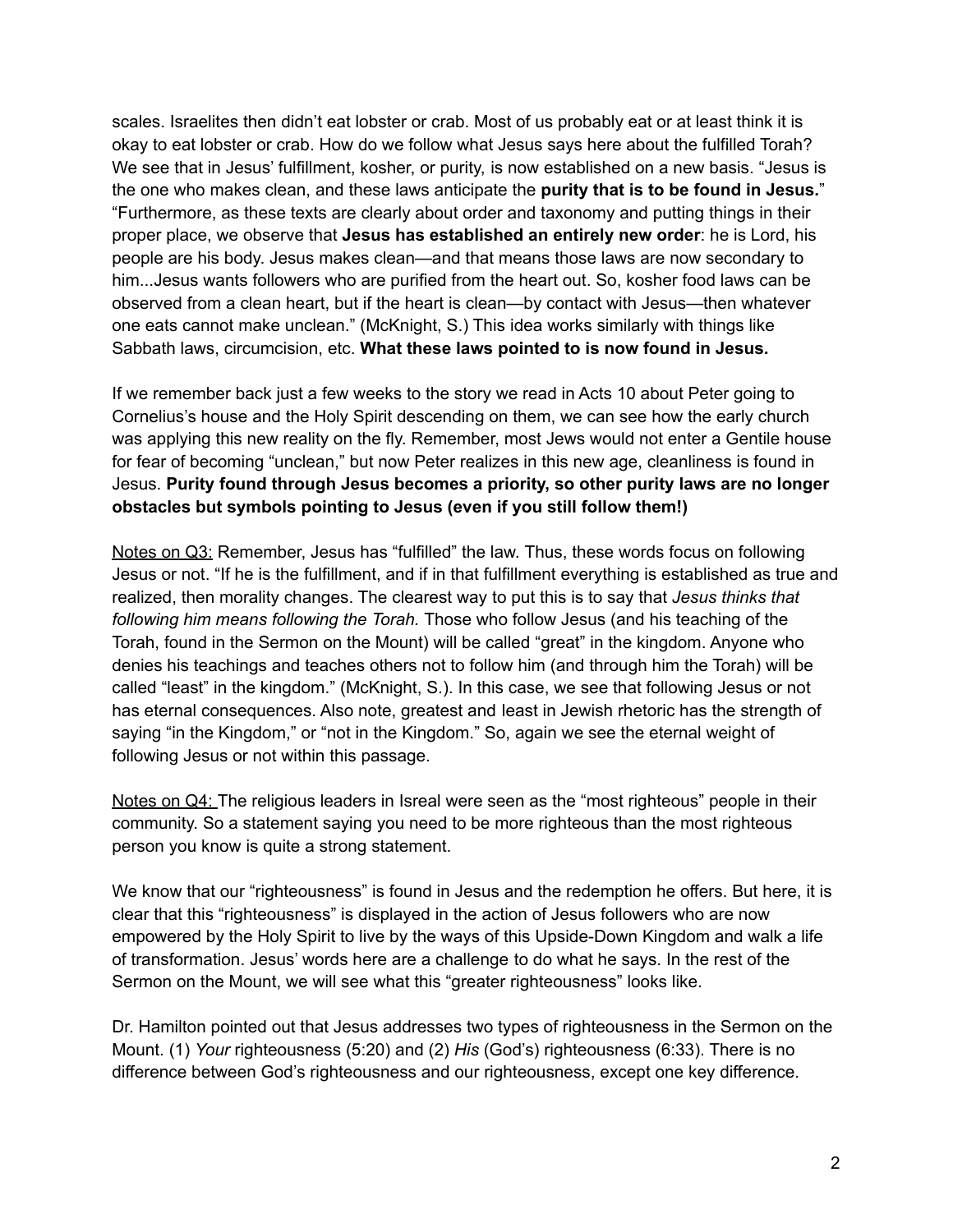God's righteousness is native to who God is (there is no standard outside of God that he must conform), and any righteousness we can claim is a gift from God and something we pursue.

"Righteousness is Christian character and conduct that lines up with and follows the character and conduct of Jesus. Christian Righteousness is acting and living the way God would act and live if God were a human being" - Dr. Hamilton.

Remember, "Righteousness" at its core is about right relationships between people. Through Jesus' death and resurrection, we are given his "righteousness" and can now have right relationship with God. But, we are also called to live with "righteousness" in our actions, creating "right relationships" in the spaces God has placed us (remember "righteousness" and "justice" are two sides of the same coin.) Thus an act of righteousness is something you do to make a relationship right.

### Notes on Q5:

- (1) "Don't settle for a Bible with 27 books when you can have one with 66 books" "If we think of the Bible as a 2 -act play at the theater, don't skip act one. Your understanding of act 2 will be significantly diminished without understanding act 1. This passage should encourage us to be **students of the Bible.** We cannot read the Bible correctly until we read it as a whole narrative - the Story of Israel coming to completion in Jesus, who brings the Kingdom of God to the whole world. "His life, his teachings, his actions—everything about him completes what was anticipated in the Old Testament. That's the gospel!" Jesus is King, and his Upside-Down Kingdom will reign forever.
- (2) Don't think of the OT Law as something those poor people before Jesus had to live under. For both the Israelites and modern-day Christians, the law is for the believer what banks are to a river. The banks of the river restrain the river from becoming a swamp or a flood. Take away the banks; you have disaster, chaos, and destruction. Another word for law is boundaries. Can you have a game of sport without boundaries? Marriage without boundaries? A healthy relationship with Christ without boundaries? A life without boundaries is not life at all. (Dr. Hamilton).
- (3) Do not think of these laws a burdensome or oppressive and challenging to keep. They were not considered of this way, but they found these laws joyful and liberating. (See Ps 119) (Dr. Hamilton).
- (4) This passage has a clear call for us to **follow Jesus and pursue Jesus-shaped living.** The "Sermon on the Mount" paints the ethical vision of Jesus that we are called to follow under the transforming power of the Holy Spirit. We are called to live like Jesus (remember verse 20), who possesses a "greater righteousness." Jesus summarizes this life in "loving God and loving neighbor," which we are liberated to do through the Holy Spirit's power. Let us, as followers of Jesus, commit ourselves to live a life that honors the boundaries the Gospels and epistles have established for us.

**Sermon Summary** (Elder Yin & Aihua Yin):

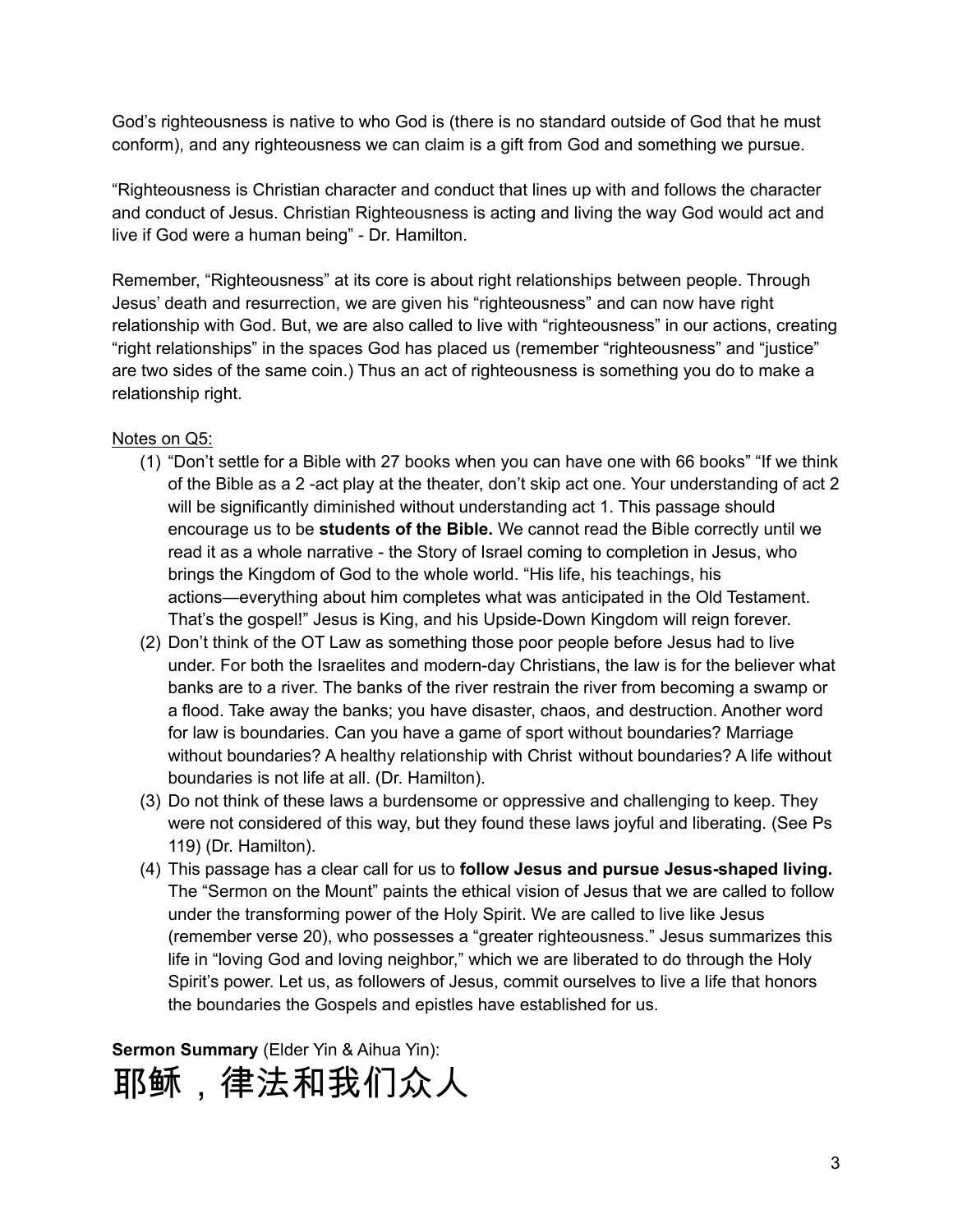Dr.Hamilton 6/20 / 21

"「莫想我来要废掉律法和先知。我来不是要废掉,乃是要成全。 我实在告诉你们,就是到天地都 废去了,律法的一点一画也不能废去,都要成全。 所以,无论何人废掉这诫命中最小的一条,又教 训人这样做,他在天国要称为最小的。但无论何人遵行这诫命,又教训人遵行,他在天国要称为大 的。我告诉你们,你们的义若不胜于文士和法利赛人的义,断不能进天国。」" 马太福音 5:17-20 CUNPSS-神 https://www.bible.com/48/mat.5.17-20.cunpss-神

最好父亲所做的,是爱他的母亲

记住 耶稣是犹太教 耶稣不是周日十一点做礼拜而是周五傍晚去会堂。 耶稣用的圣经是旧约,没有新约。

二件事,开始二节,17,8,旧约和律法的关系。后二段强调律法与门徒和追随者的关系

第一,二经文,耶稣对律法的理解,不要觉得我来发除律法,有人觉得耶稣废除律,也许祂做了什 么事使人想起这。如和罪人做朋友,接触长大麻风的,医治和田里收取食物,门徒不必洗手。

耶稣,不废除而是成全律法路24:44,耶稣复活后反复说我曾和你们说过。话必应验。一般马太 指先知的话语被成全。太1:22。1:23。赛7:14看到耶稣成全预言。摩西所说在耶稣成全。前二节, 澄清误解,后二节进入登山宝训听众给跟随者。

意指这是为了我们基督徒。若不胜文士......不能进天国太5:20。这里是很重要,应该用惊叹号是字 ,就是用"若不"这字,若不在圣经里很多时被用在强调语气的时候。太18:3,路13:3,约3:3,约12 :24,约15:4,约16,7

太5:20若不,在我实在告诉你们连接。

二种义在登山宝训,第一种在太5:20我们的义。第二种太6:33祂的义

义我们和神共享,象圣洁,我们和神共同有,义在此相似,在神,义就是神,神永远是对的。相反人 的义是神赐。我们义是基督徒行为性格附和遵循神行为,按神的行为和性格行事

我们的义需要超越法利赛人的义,接下6点,耶稣在五章其余的章节阐述怎么样才能使我们的义 超过法利赛人的义

1,学习,27卷和66卷,后者和前者一起读

2,圣经是剧的二幕,都需要

3,不要觉得旧约律法是让不辛的人遵行,而是新旧约河岸和河流的关系,律法=界线,婚姻生活 需要界线,没有界限的生活是没法享受的

4,旧约时代人们对律法喜悦而不是负担,诗119,喜爱律法。119:47,律法是他喜爱的。119:。174 5,法利赛喜爱律法吗?还是咒诅,如是后者,那生命就无法改变。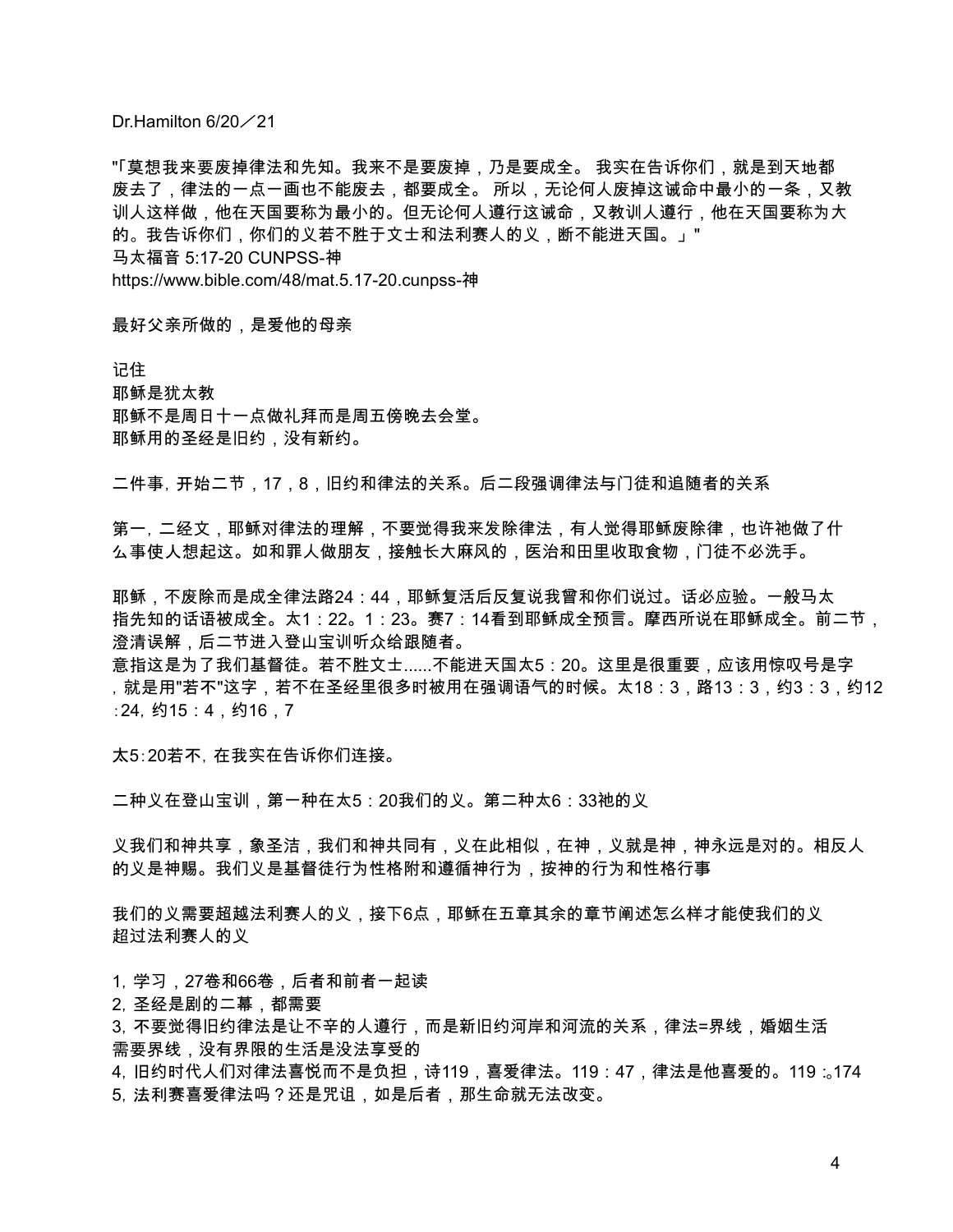6,基督徒不必象犹太人一样生活,利未记所说。象犹太人尊守律法,我们也要尊守着神的教训, 命令。过荣耀的生活

真圣洁是以神为中心的生活。

Jesus, the law and the rest of us Matthew 5:17-20

Dr.let us As Hamilton

Last time dr preached at Christmas Sunday 6m again, today we have five times more people Last Father's Day dr also preached , a Christmas sermon for Father's Day about Mary and Joseph. Happy Father's Day to all!

3 father's quotes:

1)One of the greatest thing a father can do for children is to love their mother

2)Every father should remember that one day his child will follow his example not his words 3)Being a father is like shaving, no matter how good you do today, you have to do it again tomorrow

""Do not think that I have come to abolish the Law or the Prophets; I have not come to abolish them but to fulfill them. For truly I tell you, until heaven and earth disappear, not the smallest letter, not the least stroke of a pen, will by any means disappear from the Law until everything is accomplished. Therefore anyone who sets aside one of the least of these commands and teaches others accordingly will be called least in the kingdom of heaven, but whoever practices and teaches these commands will be called great in the kingdom of heaven. For I tell you that unless your righteousness surpasses that of the Pharisees and the teachers of the law, you will certainly not enter the kingdom of heaven."

Matthew 5:17-20 NIV

1)Jesus was a Jew but not a Christian, his religion was Judaism

2)He didn't go to church on Sunday morning but went to a synagogue at Friday evening at sunset

3)His own Bible was now we called OT, he referred it as the scripture, he never read any of the gospels or NT letters written by Paul and others

Two parts of the sermon:

1 Jesus's relationship to the law of the old covenant (17-18)

2 The relationship of this law to his disciples, to his followers (19-20)

\*He didn't come to abolish the Laws and the Prophets (17) —the OT

Some people think that Jesus abolished the laws, probably by what he did and/or stated 1)Such as being a friend of outcasts, sinners,

2)Jesus touched, and allowed to be touched, by lepers and those forbidden, unclean 3)He healed on the sabbath, allowed his disciples to gather food in the field during the sabbath 4)He said his disciples didn't need to wash their hands before eating according to religious acts \*Then He said He came to fulfill the law